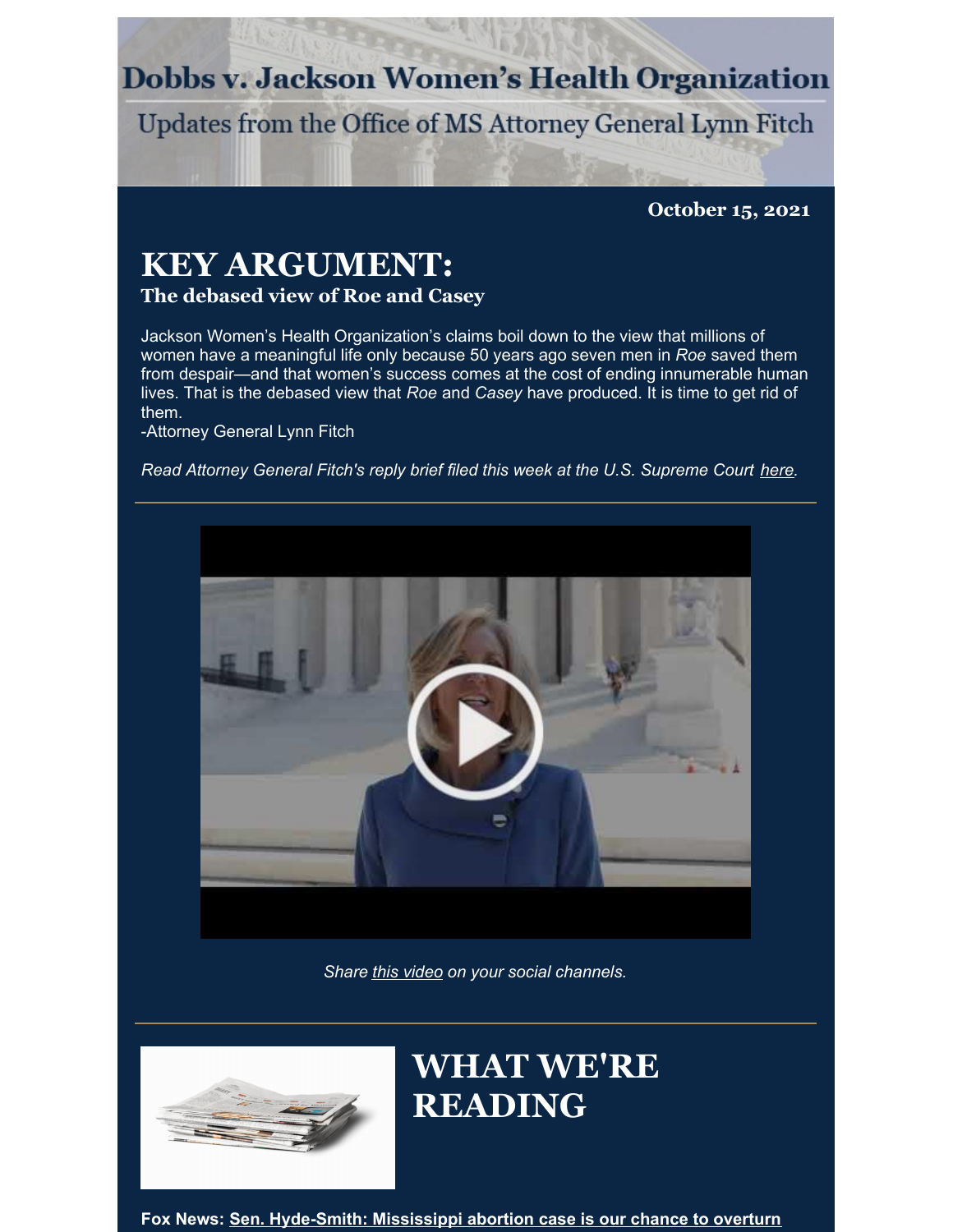#### **Roe v. Wade**

Opinion by U.S. Sen. Cindy Hyde-Smith

"As a senator, as a woman, and as a mother, I believe the Dobbs case provides an important chance for the Supreme Court to overturn Roe v. Wade and return the abortion issue to the political process and away from unelected activist judges."

### **USA [TODAY:](https://www.usatoday.com/story/opinion/2021/10/06/abortion-supreme-court-must-reconsider-roe-v-wade-mississippi-law/5945330001/) 'Relic of the past': Why women don't need Roe v. Wade to flourish now**

#### Opinion by Maureen Ferguson

"The reasoning undergirding Roe is a relic of the past. Progress requires us to update our laws to reflect what we know in our hearts to be true about the flourishing of human persons, both mother and child."

Not treating abortion as a fundamental right treats it as the Constitution does most important issues: for the people to decide. It will be hard for the people too, but under the Constitution the task is theirs-and the Court should return it to them now.



*Use this graphic on your social channels. Read Attorney General Fitch's reply brief filed this week at the U.S. Supreme Court [here.](https://www.supremecourt.gov/DocketPDF/19/19-1392/196237/20211013162346656_19-1392ReplyBriefForPetitioners.pdf)*

#### *#EmpowerWomenPromoteLife*



# **ATTORNEY GENERAL LYNN FITCH IN THE NEWS**

### **Clarion Ledger: [Mississippi](https://www.clarionledger.com/story/news/politics/2021/10/04/mississippi-no-equal-pay-law-may-change-legislature-2022/5952951001/) only state without equal pay law. Here's why and who hopes to change that**

"Mississippi Attorney General Lynn Fitch, the first woman elected to that job, is among supporters of equal pay legislation. A deputy attorney general, Whitney Lipscomb, spoke to the Labor Committee on behalf of Republican Fitch, saying it's a bipartisan issue that affects everyone."

### **[Mississippi](https://mississippitoday.org/2021/10/13/mississippi-insulin-pricing-challenges-lawsuit/) Today: Life-saving hormone 'belongs to the world,' scientists said. Insulin pricing challenges that concept.**

"'As the mother of a diabetic, I know the emotional, physical, and financial toll the unacceptable price of insulin has on families,' Mississippi Attorney General Lynn Fitch told MCIR. 'I filed this lawsuit on behalf of every Mississippian who relies on this medication to